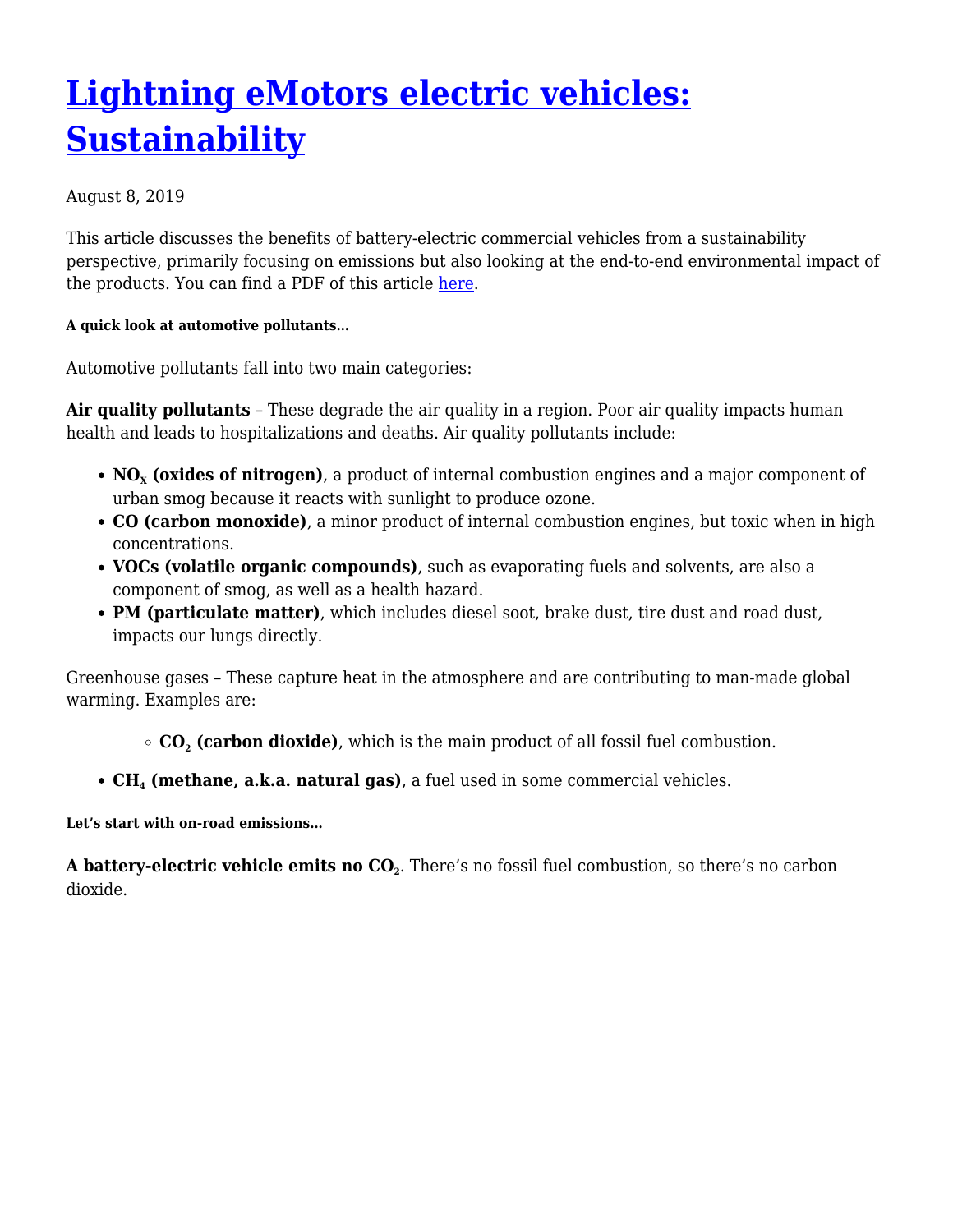

Lightning Electric GM 6500 XD truck

There is also no  $\rm NO_{\rm x}$ , no CO and no CH $_{4}$ . And since there's no fuel, VOCs are much reduced, though a new vehicle will probably emit adhesive solvents for a while.

The emissions of particulate matter (PM) are also improved:

- No diesel soot.
- And brake dust is reduced due to the use of regenerative braking ("regen"), where the vehicle slows down by using the electric motor as a generator to drive some charge into the batteries.

However, tire dust and road dust emissions are unchanged relative to a conventional vehicle.

So, a battery-electric vehicle scores very well regarding on-road emissions.

### **Comparing CO<sup>2</sup> emissions with gasoline and diesel vehicles…**

Reducing carbon dioxide emissions comes at the top of any list of sustainability priorities, so how does a battery-electric vehicle compare with its internal combustion cousins?

According to the US Environmental Protection Agency (EPA) (link1, see table 2):

- **Burning one US gallon of diesel fuel produces 22.5 lbs of CO<sup>2</sup> .**
- **Burning one US gallon of gasoline produces 19.4 lbs of CO<sup>2</sup> .**

Therefore, a diesel vehicle which does 8 miles to the gallon will emit 281 lbs of CO $_{\rm 2}$  per 100 miles. Or a gasoline vehicle which gets 12 miles to the gallon will emit 162 lbs of CO $_{\text{2}}$  per 100 miles.

A battery-electric vehicle emits no CO $_2$  at all. At first glance, this appears to make it easy to calculate how many pounds of CO $_{\scriptscriptstyle 2}$  you'll save each year if you replace your conventional vehicles with EVs. However, for a more complete picture, we need to take a look at where the electricity comes from.

### **The grid…**

The electricity used to charge a battery-electric vehicle usually comes from "the grid", which is the infrastructure which delivers electricity from one or more power stations to the end user. Depend- ing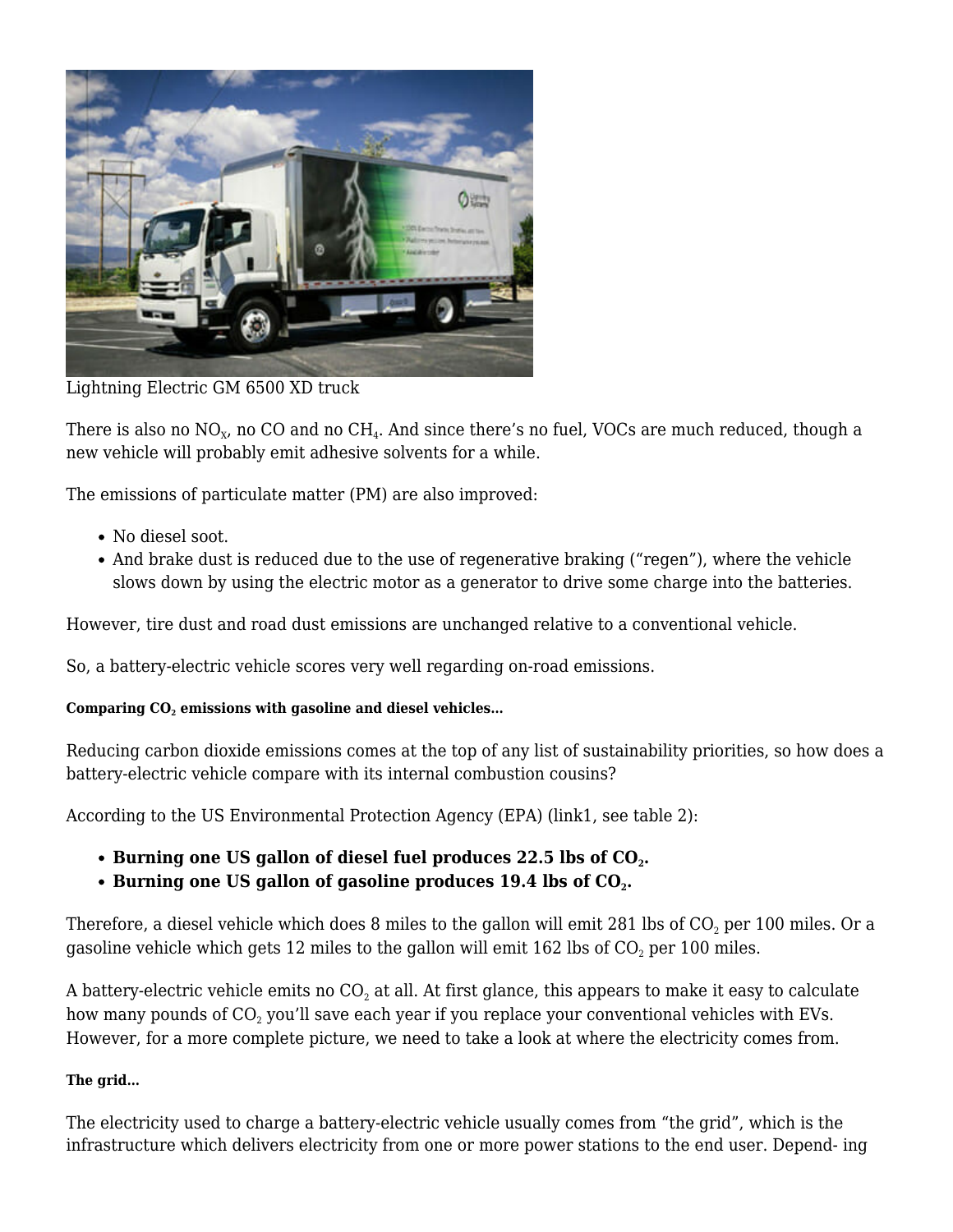on the type of power station,  $CO<sub>2</sub>$  may be emitted:

- Coal, natural gas, oil-fired and biomass power plants emit CO $_2$  as a product of combustion.
- Nuclear, solar, wind, geothermal, hydro and tidal do not emit CO $_{\scriptscriptstyle 2}$ .

So how do an EV's CO $_2$  emissions compare with gasoline and diesel when we take the grid into account?

For coal-fired power stations, which are the most CO $_2$ -intensive, the emissions are approximately 1.9 lbs of CO $_{\rm 2}$  per kilowatt-hour (kWh) of electricity generated (EPA link table 1, and Wikipedia for efficiency values). Since a commercial EV travels about 1 mile per kWh (say for class 5), that's 190 lbs of coalgenerated CO $_{\scriptscriptstyle{2}}$  per 100 miles of range. That falls between our diesel and gasoline example vehicles above.

However, natural gas (methane) power stations are taking over from coal in most US markets. They emit 35% of the CO $_{\tiny 2}$  that coal emits for the same electricity output, so if your local grid is 100% natural gas powered, your EV's carbon emissions are 65 lbs of CO $_{\rm 2}$  per 100 miles, which is 4.3x less CO $_{\rm 2}$  than the diesel vehicle.



California's energy mix (2018). Source: Wikipedia

But most regional grids have a mix of power generation types which include nuclear and renewable (primarily solar and wind). For example, California's mix (as of 2018, Wikipedia) has 43.8% natural gas, a little wood/biomass combustion and almost no coal. All of the rest of the generation capacity comes from solar, hydro, nuclear, wind and geothermal, none of which emit CO $_{\textrm{\tiny{2}}}$ .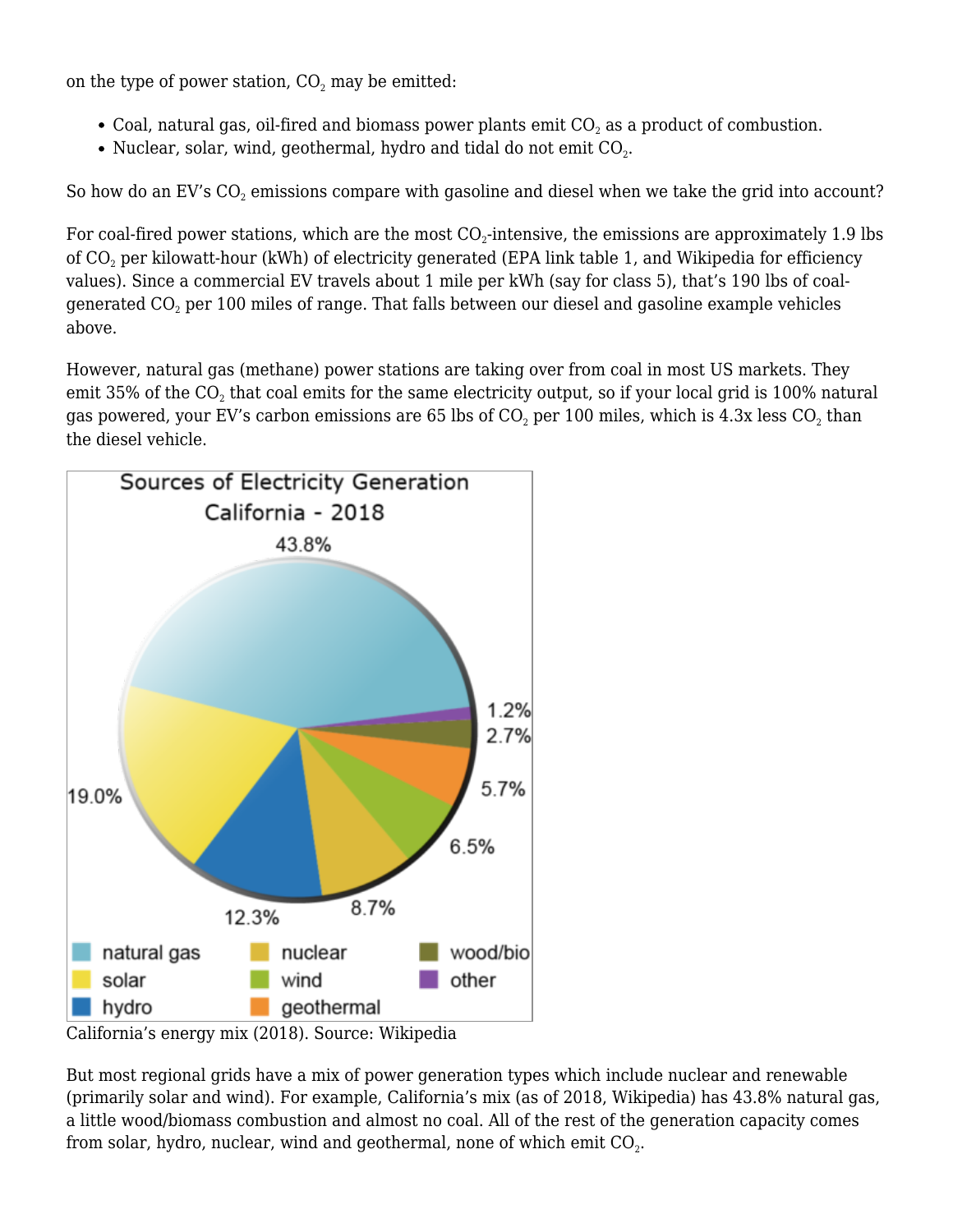With this mix,  $\mathrm{CO}_2$  emissions for a battery-electric commercial vehicle driving 100 miles in California are about 29 lbs of CO<sub>2</sub>. **That's 5.5x less than our gasoline vehicle, and 9.7x less than the diesel vehicle.**

Taking it even further, Lightning Systems is currently working with our largest investor, BP, to map out microgrid options for our large fleet customers. We will partner with BP and other companies to create on-premises or close-proximity power stations with solar, natural gas, and energy storage. In this scenario, the CO $_{\scriptscriptstyle 2}$  footprint will be at least as low as California's, and in cases where solar is used at scale, much lower.

#### **What about raw materials and manufacturing?**

Lightning currently supports two vehicle scenarios: a used vehicle and a new vehicle. In the case of a used vehicle ("retrofit" or "repower"), by repowering it we are keeping that vehicle out of the landfill and avoiding the impact of manufacturing a new vehicle. This is clearly the most sustain- able option when the vehicle can be re-powered. But sometimes a new vehicle is required. In that case, most Lightning Systems EVs are conversions of new stock vehicles from major OEMs such as Ford and GM. While in some markets it's possible to obtain "gliders", which are vehicles without an engine and transmission, that's only the case for some of our platforms. This means that in many cases, the stock engines and transmissions are removed, and an electric motor and associated transmission are installed. This leads to a greater manufacturing footprint, which implies greater use of resources and energy than for a stock OEM vehicle.

In addition, the vehicle's batteries include lithium and other materials, and there's a materials and energy footprint associated with that too, as well as the environmental impact of lithium mining.

Therefore, the end-to-end sustainability impact of putting an EV on the road is greater in some cases than for a conventional vehicle and may somewhat offset the EV's on-road advantages.

However, the EV industry is young and the situation will improve over time. For example, most of the OEM relationships Lightning Systems foresees in the future will include gliders. And, of course, as the world's mix of power generation sources becomes increasingly clean, the CO $_2$  impact of manufacturing will only decrease.

Ultimately, Lightning Systems is looking beyond lithium-based batteries. This aligns with the EV industry as a whole that sees lithium as an intermediate step to new, greener technologies.

#### **What about end-of-life and recycling?**